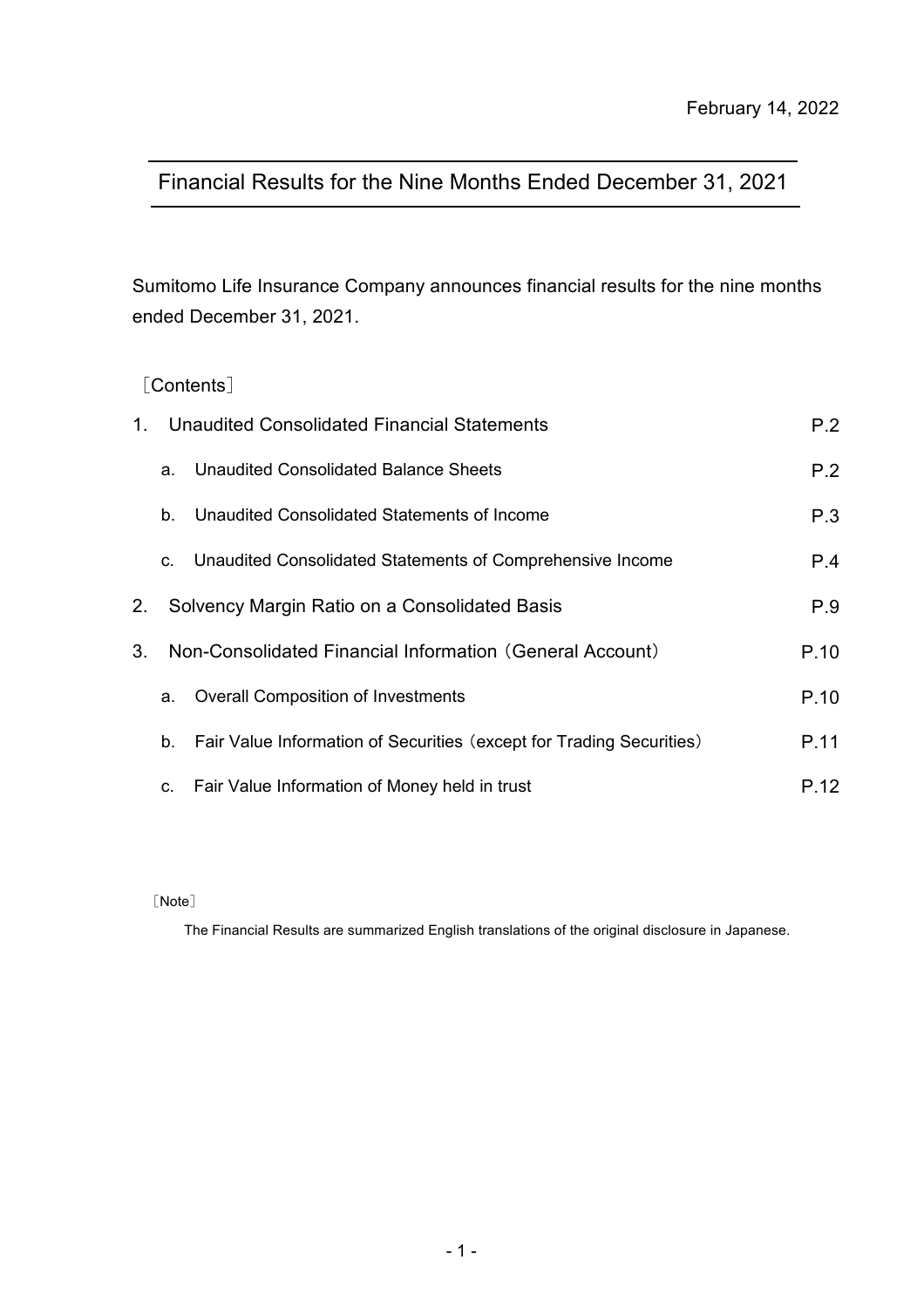# **1. Unaudited Consolidated Financial Statements**

# **a. Unaudited Consolidated Balance Sheets**

|                                                                |                      | (Millions of Yen)       |
|----------------------------------------------------------------|----------------------|-------------------------|
|                                                                | As of March 31, 2021 | As of December 31, 2021 |
| <b>ASSETS:</b>                                                 |                      |                         |
| Cash and deposits                                              | 1,386,540            | 1,515,184               |
| Call loans                                                     | 192,142              | 283,004                 |
| Monetary claims bought                                         | 565,143              | 514,722                 |
| Money held in trust                                            |                      | 2,311                   |
| Securities                                                     | 34, 343, 796         | 35,686,910              |
| Loans                                                          | 2,645,407            | 2,965,859               |
| Tangible fixed assets                                          | 570,045              | 566,544                 |
| Intangible fixed assets                                        | 193,877              | 198,117                 |
| Due from agents                                                | 145                  | 103                     |
| Reinsurance receivables                                        | 1,241                | 1,498                   |
| Other assets                                                   | 1,112,257            | 1,098,683               |
| Net defined benefit assets                                     | 18,370               | 18,620                  |
| Deferred tax assets                                            | 69,056               | 107,420                 |
| Allowance for possible loan losses                             | (3,938)              | (3,959)                 |
| <b>Total assets</b>                                            | 41,094,086           | 42,955,022              |
| LIABILITIES:                                                   |                      |                         |
| Policy reserves and other reserves                             | 32,295,045           | 33, 347, 533            |
| Reserve for outstanding claims                                 | 138,027              | 140,046                 |
| Policy reserves                                                | 31,938,861           | 32,978,039              |
| Policyholders' dividend reserves                               | 218,156              | 229,448                 |
| Reinsurance payables                                           | 12,837               | 16,462                  |
| Corporate bonds                                                | 474,969              | 507,530                 |
| Other liabilities                                              | 5,272,243            | 6,032,688               |
| Net defined benefit liabilities                                | 4,775                | 6,474                   |
| Reserve for price fluctuation                                  | 883,835              | 926,860                 |
| Deferred tax liabilities                                       | 33,615               | 19,440                  |
| Deferred tax liabilities for land revaluation                  | 12,894               | 12,754                  |
| <b>Total liabilities</b>                                       | 38,990,217           | 40,869,743              |
| <b>NET ASSETS:</b>                                             |                      |                         |
| Reserve for redemption of foundation funds                     | 639,000              | 639,000                 |
| Reserve for revaluation                                        | 2                    | 2                       |
| Surplus                                                        | 81,850               | 57,880                  |
| Total funds, reserve and surplus                               | 720,853              | 696,882                 |
| Net unrealized gains (losses) on available-for-sale securities | 1,526,505            | 1,500,338               |
| Deferred gains (losses) on derivatives under hedge accounting  | 104                  | 794                     |
| Land revaluation differences                                   | (59, 397)            | (59, 141)               |
| Foreign currency translation adjustments                       | (84, 516)            | (51, 420)               |
| Remeasurements of defined benefit plans                        | 185                  | (2,314)                 |
| Total accumulated other comprehensive income                   | 1,382,881            | 1,388,255               |
| Non-controlling interests                                      | 133                  | 139                     |
| Total net assets                                               | 2,103,868            | 2,085,278               |
| Total liabilities and net assets                               | 41,094,086           | 42,955,022              |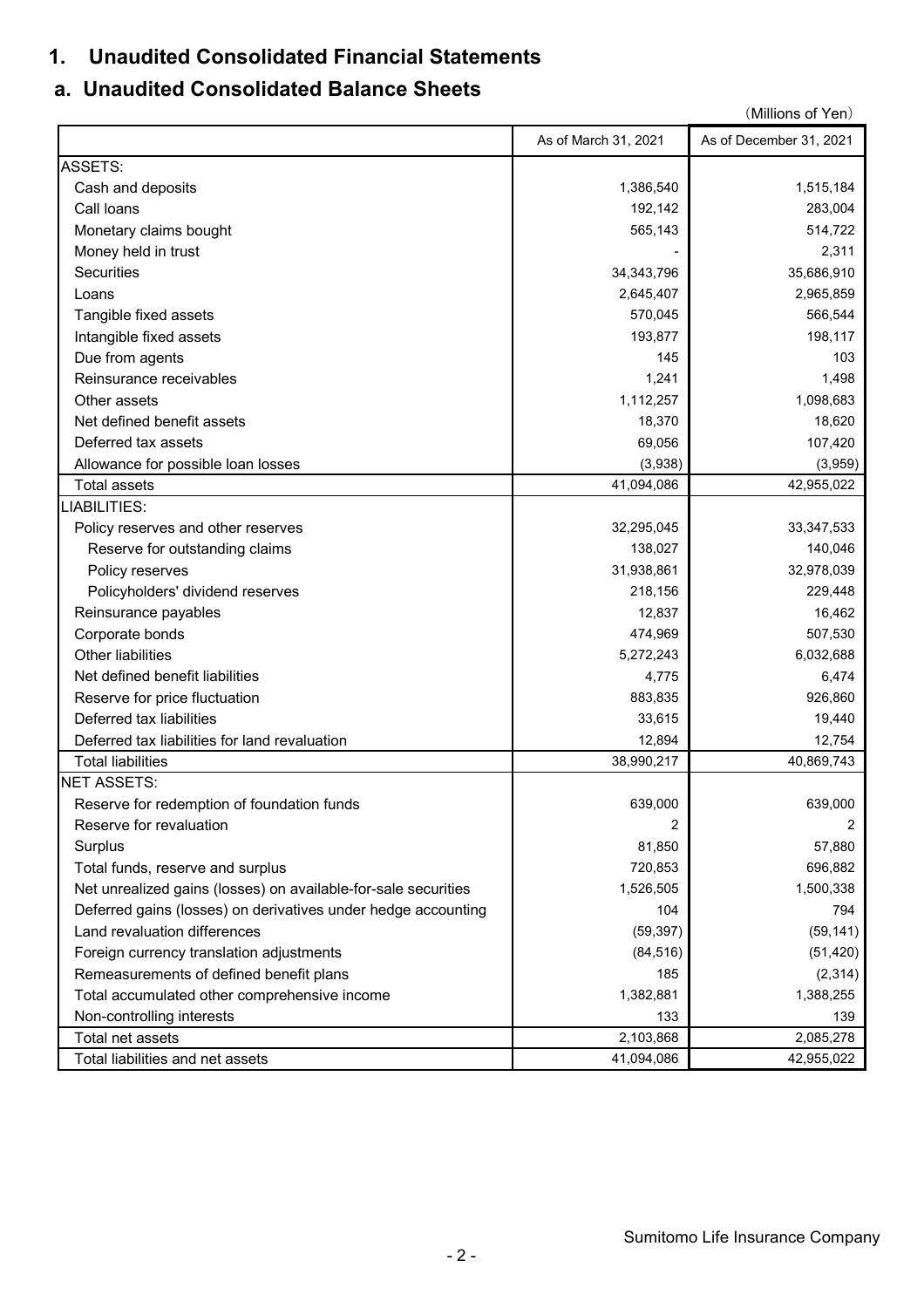# **b. Unaudited Consolidated Statements of Income**

|                                                            |                                        | (Millions of Yen)                      |
|------------------------------------------------------------|----------------------------------------|----------------------------------------|
|                                                            | Nine months ended<br>December 31, 2020 | Nine months ended<br>December 31, 2021 |
|                                                            | 2,601,713                              | 2,609,635                              |
| Ordinary income<br>Insurance premiums and other            | 1,789,246                              | 1,776,136                              |
| Investment income                                          | 717,985                                | 756,748                                |
| Interest, dividends and other income                       | 546,813                                | 590,866                                |
| Gains on money held in trust                               |                                        | 97                                     |
| Gains on trading securities                                | 653                                    | 3,889                                  |
| Gains on sales of securities                               | 67,882                                 | 46,717                                 |
|                                                            |                                        |                                        |
| Investment gains on separate accounts                      | 80,820                                 | 39,424                                 |
| Other ordinary income                                      | 94,481                                 | 76,750                                 |
| Ordinary expenses                                          | 2,535,391                              | 2,538,574                              |
| Benefits and other payments                                | 1,389,916                              | 1,402,867                              |
| Claims paid                                                | 451,547                                | 421,080                                |
| Annuity payments                                           | 320,929                                | 312,836                                |
| Benefits payments                                          | 275,968                                | 282,459                                |
| Surrender benefits                                         | 302,182                                | 342,269                                |
| Provision for policy reserves and other reserves           | 533,220                                | 598,478                                |
| Provision for policy reserves                              | 533,198                                | 598,456                                |
| Provision for interest on policyholders' dividend reserves | 22                                     | 22                                     |
| Investment expenses                                        | 187,002                                | 85,400                                 |
| Interest expenses                                          | 11,399                                 | 10,495                                 |
| Losses on sales of securities                              | 6,923                                  | 10,622                                 |
| Losses on valuation of securities                          | 9,653                                  | 8,185                                  |
| Operating expenses                                         | 309,556                                | 332,577                                |
| Other ordinary expenses                                    | 115,695                                | 119,250                                |
| Ordinary profit                                            | 66,321                                 | 71,060                                 |
| Extraordinary gains                                        | 233                                    | 2,119                                  |
| Gains on disposals of fixed assets                         | 233                                    | 2,119                                  |
| <b>Extraordinary losses</b>                                | 58,090                                 | 46,333                                 |
| Losses on disposals of fixed assets                        | 387                                    | 2,333                                  |
| Impairment losses                                          | 291                                    | 351                                    |
| Provision for reserve for price fluctuation                | 56,820                                 | 43,024                                 |
| Payments to social responsibility reserve                  | 591                                    | 622                                    |
| Surplus(loss) before income taxes                          | 8,464                                  | 26,846                                 |
| Income taxes                                               |                                        |                                        |
| Current                                                    | 44,278                                 | 42,980                                 |
| Deferred                                                   | (52, 447)                              | (46, 606)                              |
| Total income taxes                                         | (8, 168)                               | (3,626)                                |
| Net surplus(loss)                                          | 16,633                                 | 30,473                                 |
| Net surplus attributable to non-controlling interests      | 9                                      | 7                                      |
| Net surplus(loss) attributable to the Parent Company       | 16,623                                 | 30,465                                 |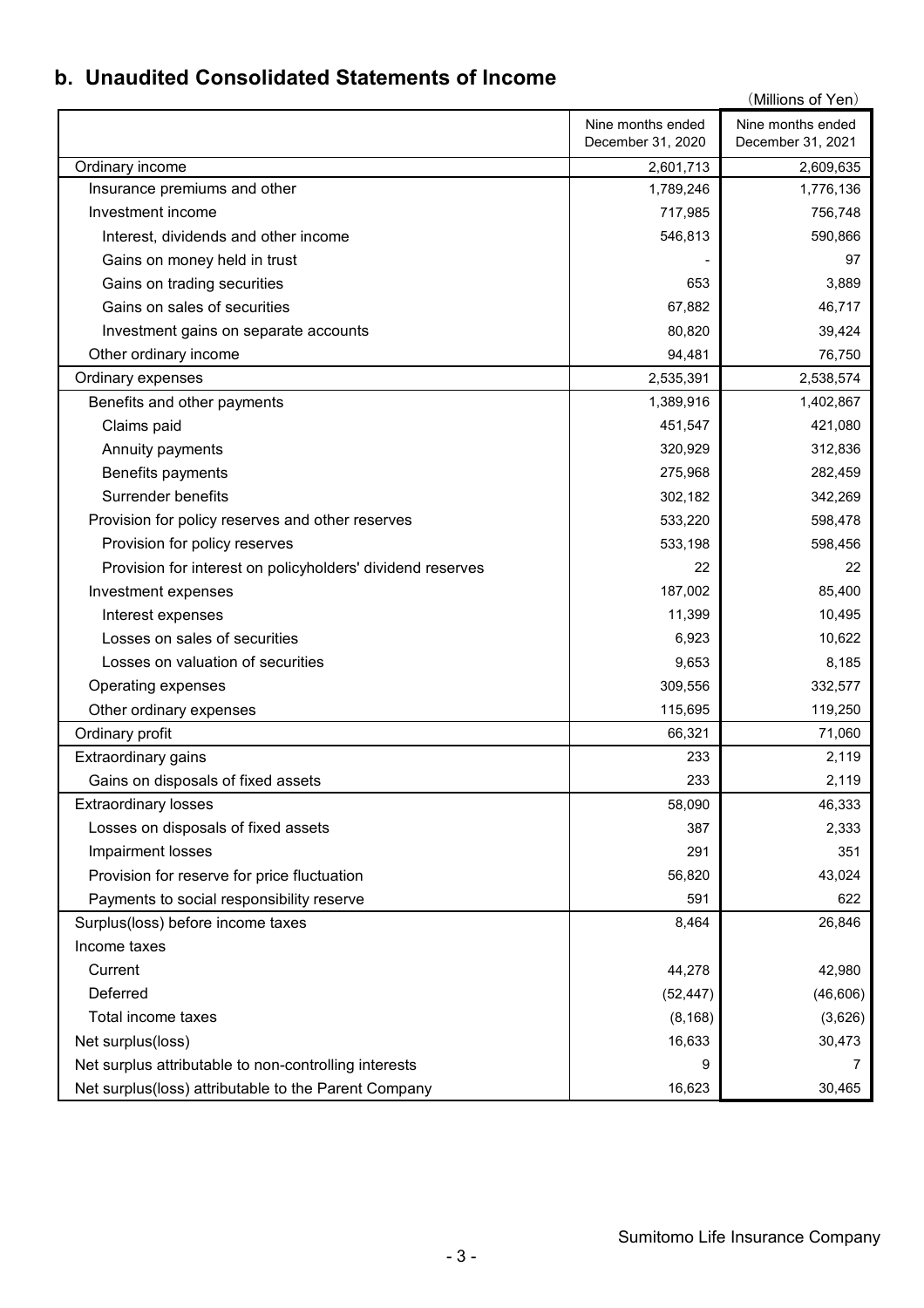# **c. Unaudited Consolidated Statements of Comprehensive Income**

| Unaudited Consondated Statements of Complements we income                          |                                        | (Millions of Yen)                      |
|------------------------------------------------------------------------------------|----------------------------------------|----------------------------------------|
|                                                                                    | Nine months ended<br>December 31, 2020 | Nine months ended<br>December 31, 2021 |
| Net surplus(loss)                                                                  | 16,633                                 | 30,473                                 |
| Other comprehensive income(loss)                                                   | 641,028                                | 5,118                                  |
| Net unrealized gains (losses) on available-for-sale securities                     | 653,677                                | (27, 169)                              |
| Deferred gains (losses) on derivatives under hedge accounting                      | 6,723                                  | 690                                    |
| Land revaluation differences                                                       | 6                                      |                                        |
| Foreign currency translation adjustments                                           | (12, 281)                              | 26,528                                 |
| Remeasurements of defined benefit plans                                            | (4, 742)                               | (2,500)                                |
| Share of other comprehensive income(loss) of associates under the<br>equity method | (2,355)                                | 7,570                                  |
| Comprehensive income(loss)                                                         | 657,661                                | 35,592                                 |
| Comprehensive income(loss) attributable to the Parent Company                      | 657,652                                | 35,584                                 |
| Comprehensive income(loss) attributable to non-controlling interests               | 9                                      |                                        |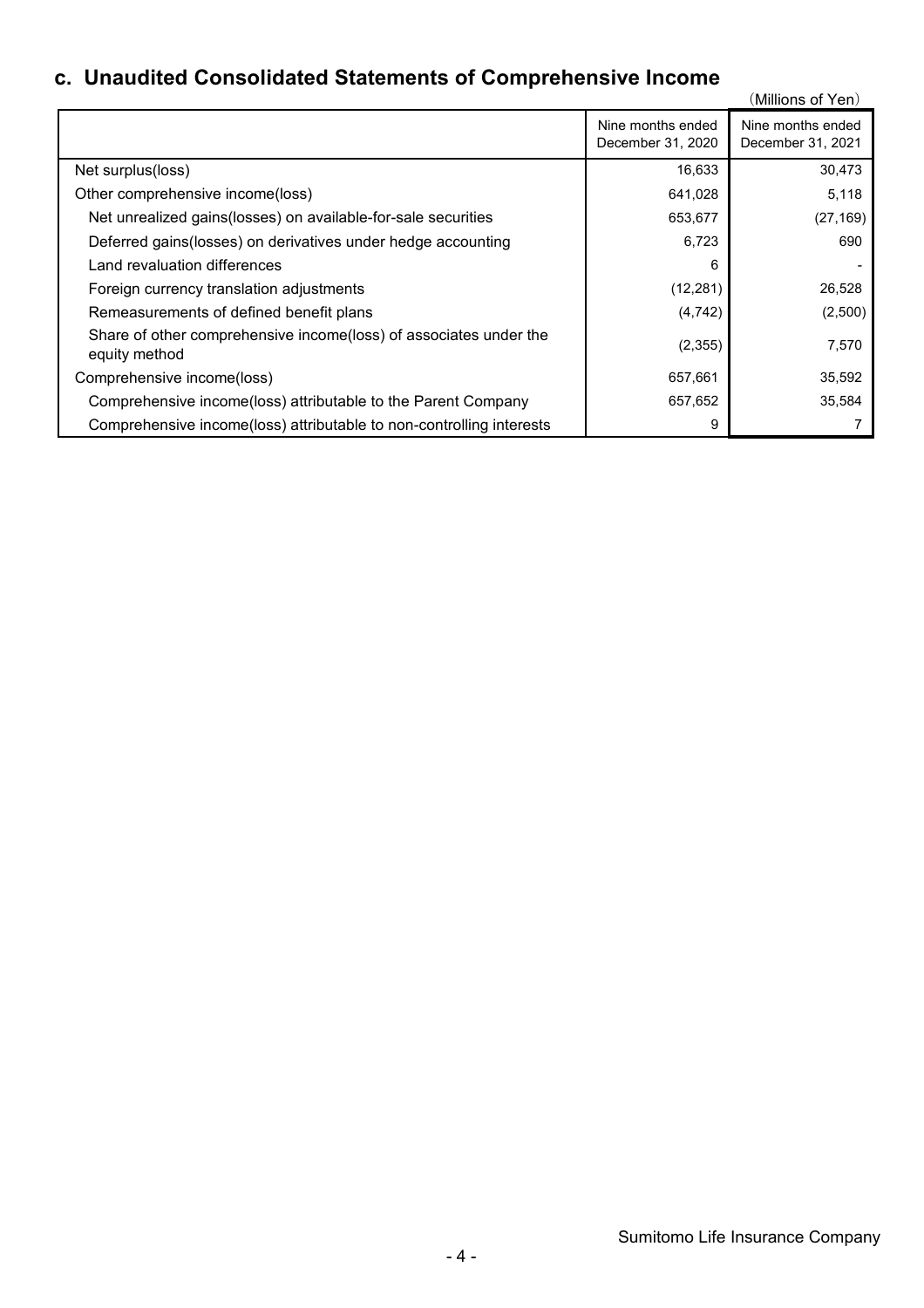## **Notes to the Unaudited Consolidated Financial Statements**

due to the dissolution from the period ended December 31, 2021.

## **Policies of Presenting the Unaudited Consolidated Financial Statements for the Nine Months Ended December 31, 2021**

1. Consolidated subsidiaries

The number of consolidated subsidiaries was 27 as of December 31, 2021. Two subsidiaries of Symetra Financial Corporation were included in the scope of the consolidation as a result of their establishment from the period ended December 31, 2021. One subsidiary of Symetra Financial Corporation was excluded from the scope of the consolidation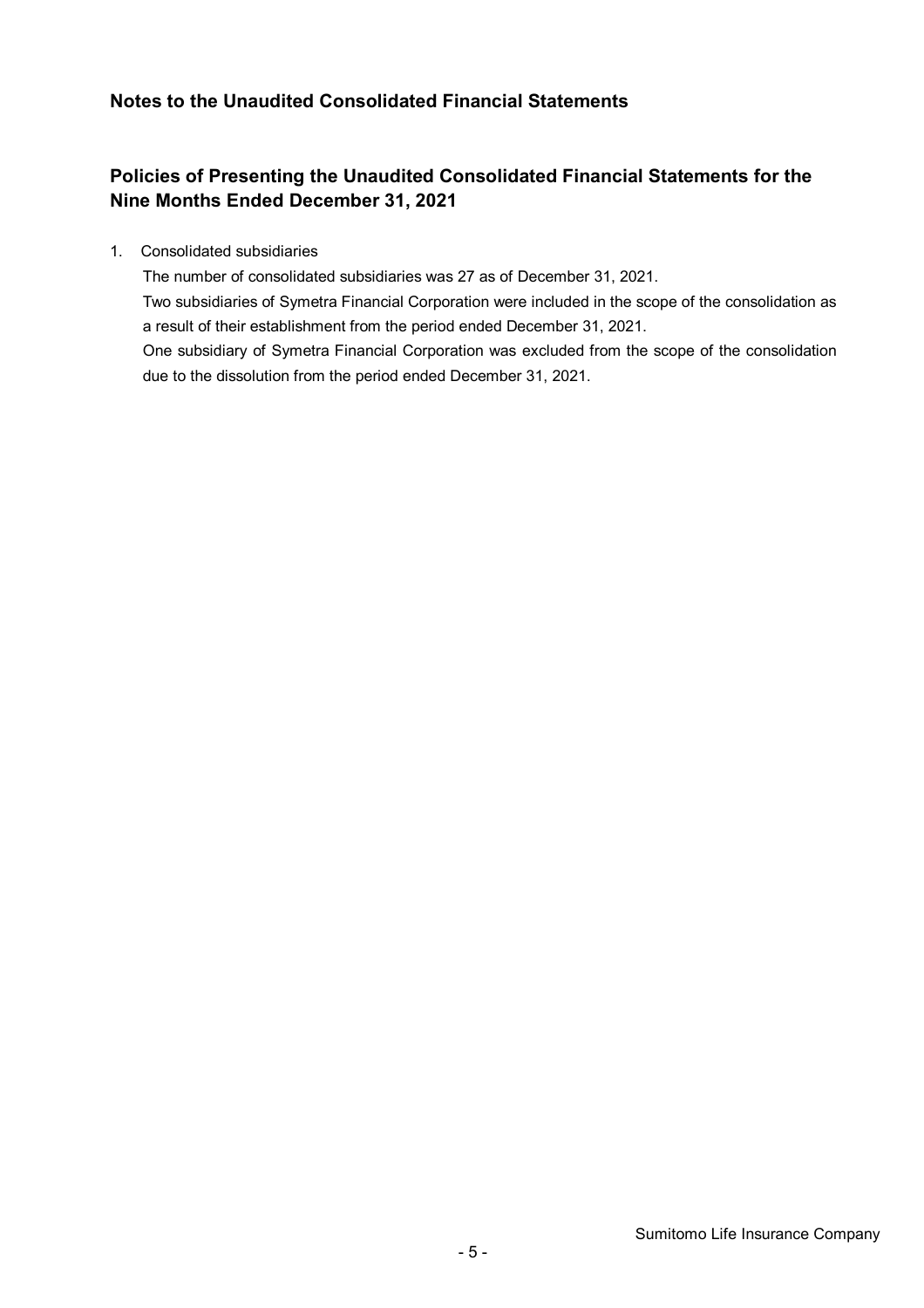### **Notes to the Unaudited Consolidated Balance Sheet as of December 31, 2021**

1. SUMITOMO LIFE INSURANCE COMPANY ("the Company") classifies debt securities held in order to match their duration to the duration of the liabilities within the corresponding subsections - segregated by type of insurance and investment policy - as policy-reserve-matching bonds in accordance with Industry Audit Committee Report No. 21, "Temporary Treatment of Accounting and Auditing Concerning Policy-Reserve-Matching Bonds in the Insurance Industry", issued by the Japanese Institute of Certified Public Accountants.

The deferred hedge method using interest rate swaps is used for hedges against interest rate fluctuations in certain policy reserves of the previous subsection "Individual life insurance and individual annuity (certain types of insurance are excluded)" in order to appropriately control interest rate fluctuations, in accordance with Industry Audit Committee Practical Guideline No. 26, "Accounting and Auditing Treatment of Application of Accounting Standard for Financial Instruments to Insurance Operators", issued by the Japanese Institute of Certified Public Accountants from the period ended December 31, 2021.

As a result, the Company changed the subsection as follows and there has been no impact on profit and loss for the period ended December 31, 2021:

・The Company excludes a certain percentage of cash flows from the previous subsection "Individual life insurance and individual annuity (certain types of insurance are excluded)"

Current subsection: "Individual life insurance and individual annuity (certain types of insurance and a certain percentage of cash flows are excluded)"

- 2. The Company's assets and liabilities denominated in foreign currencies, except for investments in unconsolidated subsidiaries and affiliates, are translated into Japanese yen at the exchange rate on the balance sheet date. Investments in unconsolidated subsidiaries and affiliates are translated into Japanese yen at the exchange rates on the dates of acquisition.
- 3. The Company has applied "Accounting Standard for Fair Value Measurement" (ASBJ Statement No.30, July 4, 2019), etc. from the beginning of the period ended December 31, 2021. In accordance with transitional treatment stipulated in Item 19 of "Accounting Standard for Fair Value Measurement" and Item 44-2 of "Accounting Standard for Financial Instruments" (ASBJ Statement No.10, July 4, 2019), the Company has applied new accounting policies prospectively since the beginning of the period ended December 31, 2021.

Due to this application, the measurement of the fair value of stocks with market price categorized as available-for-sale securities is changed from the fair value method based on the average market price during the last month of the period to the fair value method based on the market price on the balance sheet date.

- 4. Securities loaned under security lending agreements amounted to ¥4,566,048 million as of December 31, 2021.
- 5. The Company's total amounts deducted from the original acquisition cost of the qualified properties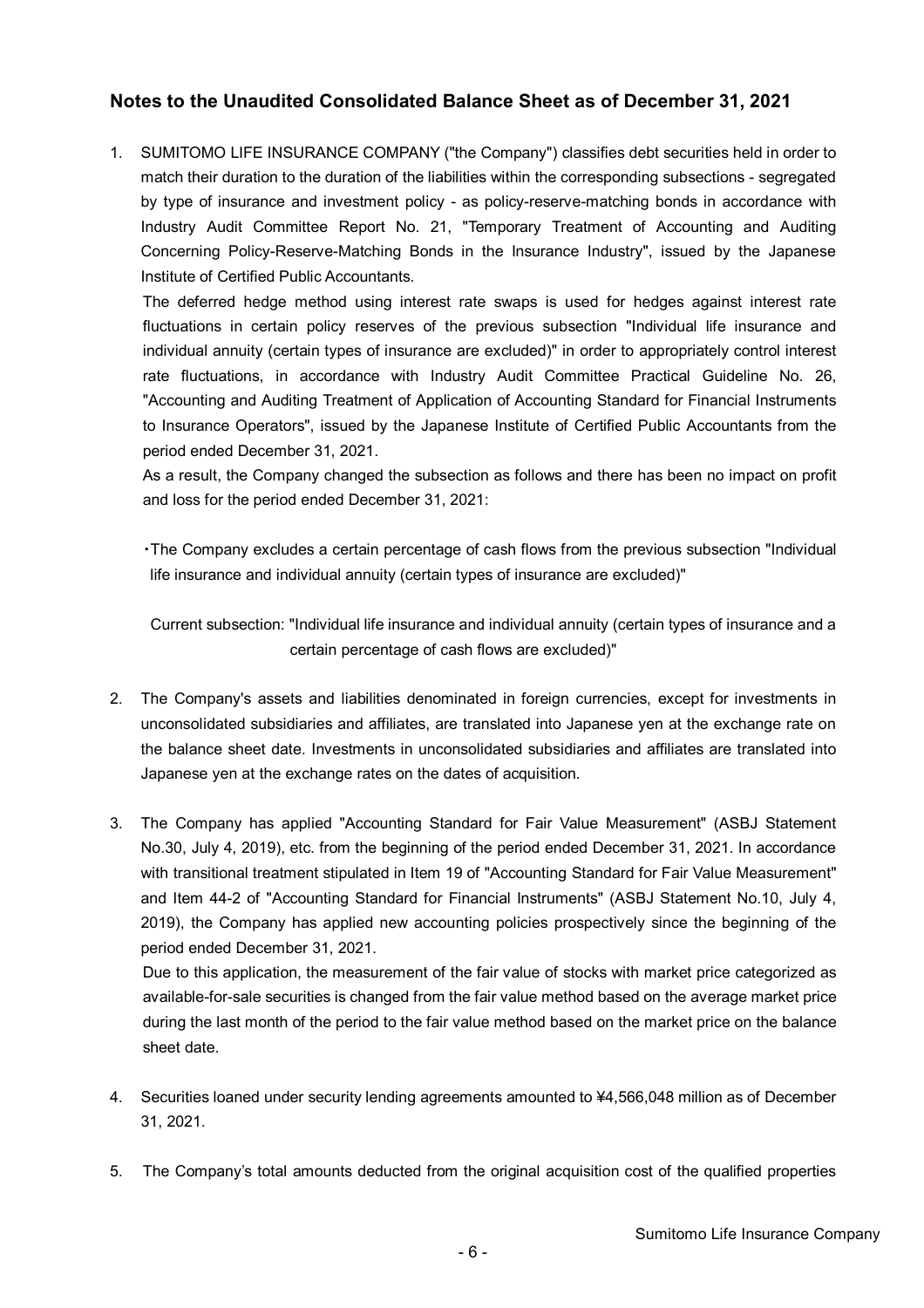were ¥2,826 million for the period ended December 31, 2021.

6. Changes in policyholders' dividend reserves for the period ended December 31, 2021 were as follows:

|                                                      | Millions of Yen |
|------------------------------------------------------|-----------------|
| At the beginning of the period                       | 218,156         |
| Transfer from surplus in the previous fiscal year    | 54,181          |
| Dividend payments to policyholders during the period | 42,912          |
| Interest accrued during the period                   | 22              |
| At the end of the period                             | 229,448         |

- 7. Other assets and other liabilities included assets and liabilities related to the modified coinsurance in U.S. subsidiary of ¥578,608 million and ¥634,046 million, respectively.
- 8. The consolidation tax filings were adopted from the fiscal year ended March 31, 2018. Following the enactment of "Act for Partial Revision of the Income Tax Act, etc." (Act No.8 of 2020), the transition from the consolidation tax filings to the group tax sharing system will be applied for the fiscal year beginning on April 1, 2022. With the adoption of "Practical Solution on the Treatment of Tax Effect Accounting for the Transition from the Consolidated Taxation System to the Group Tax Sharing System" (Practical Issues Task Force No.39, March 31, 2020), the Company and certain subsidiaries recognized deferred tax assets/liabilities as of December 31, 2021 based on the provisions of pre-amended Tax Act.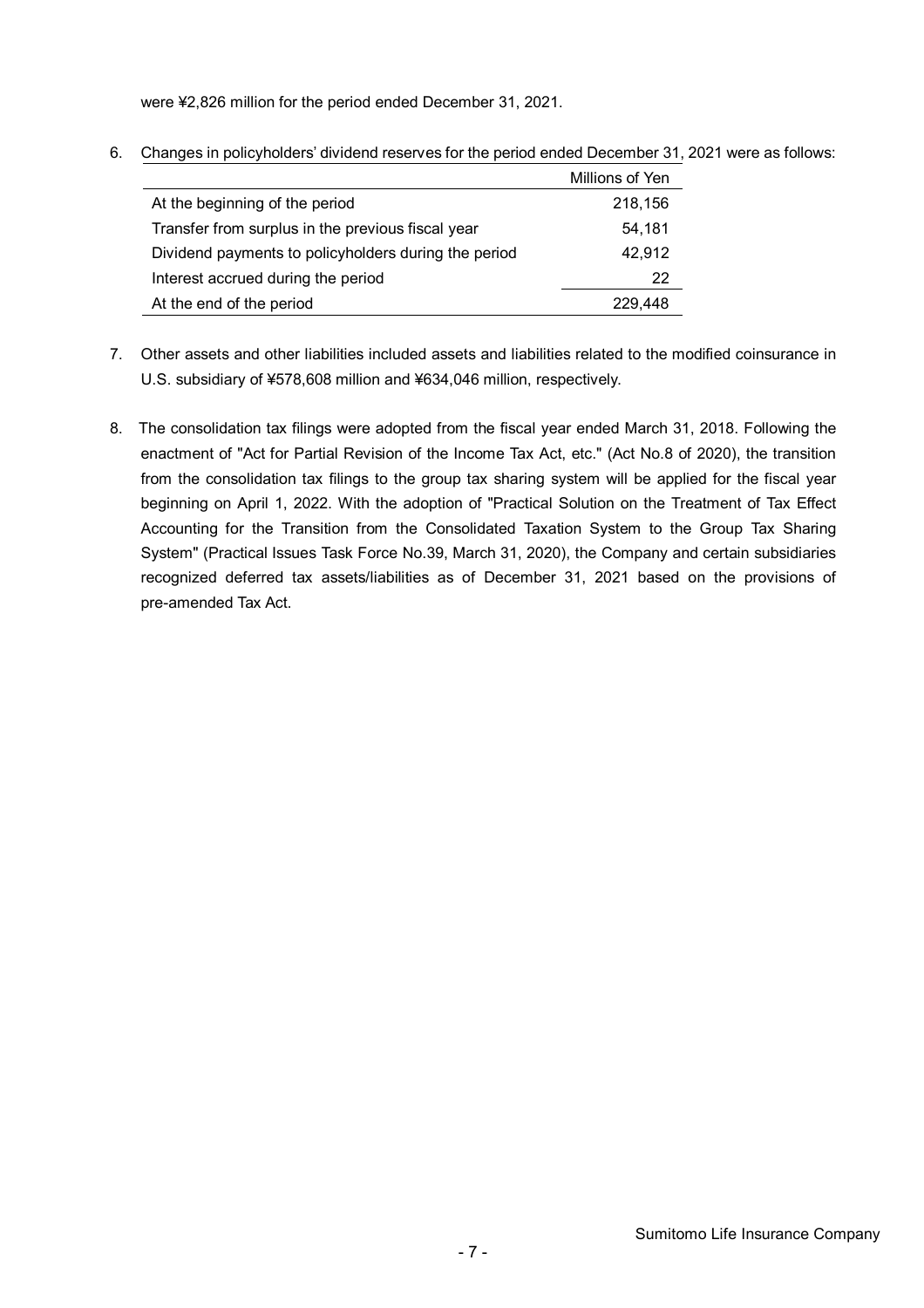## **Notes to the Unaudited Consolidated Statement of Income for the Nine Months Ended December 31, 2021**

1. The amount of depreciation of tangible fixed assets, including real estates for investments, was ¥32,562 million and the amount of amortization of goodwill was ¥4,725 million for the period ended December 31, 2021.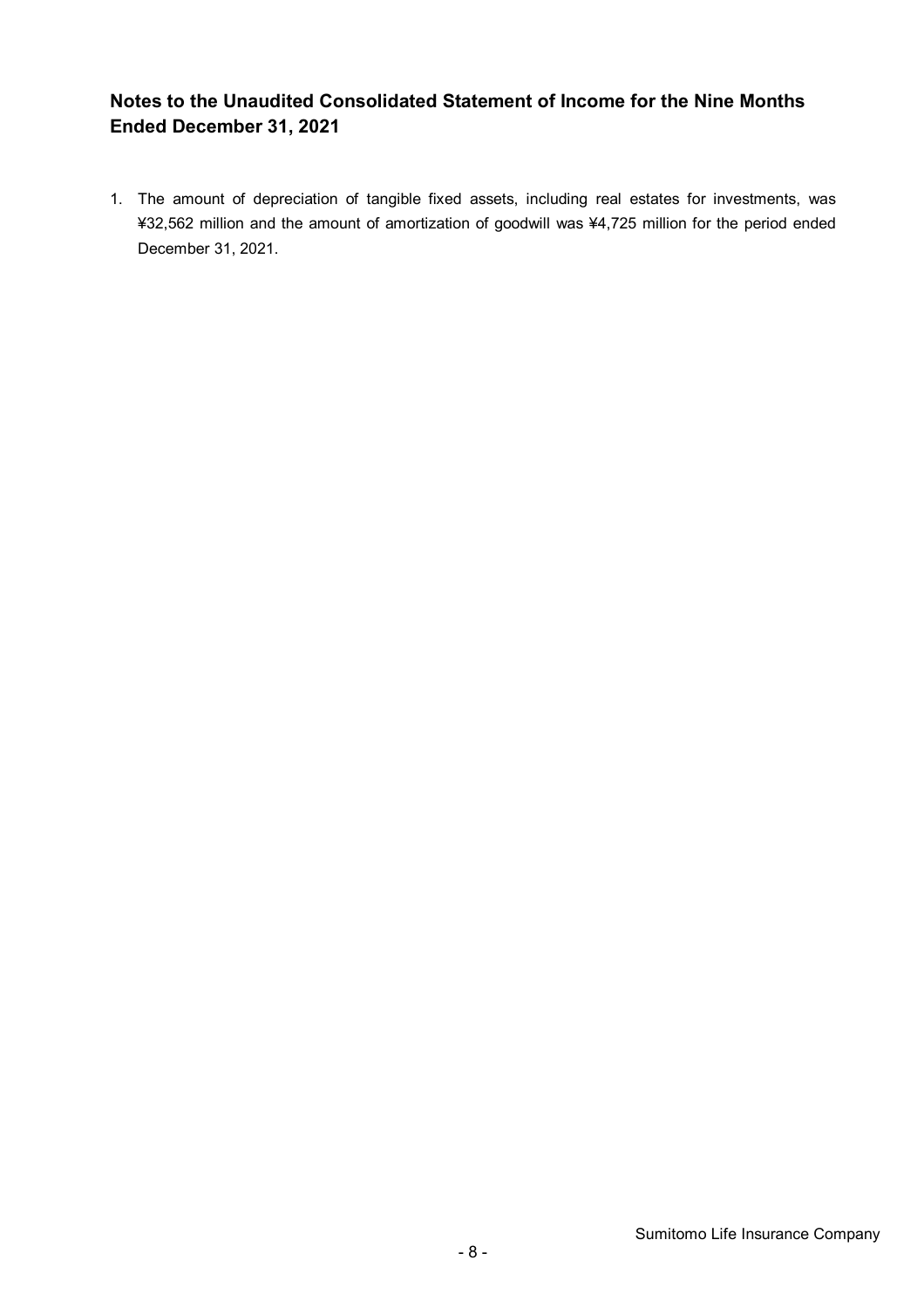### **2. Solvency Margin Ratio on a Consolidated Basis**

|                                                                                                                                                                                                                                                                | As of March 31, 2021 | As of December 31, 2021 |
|----------------------------------------------------------------------------------------------------------------------------------------------------------------------------------------------------------------------------------------------------------------|----------------------|-------------------------|
| Solvency margin gross amount<br>(A)                                                                                                                                                                                                                            | 5,178,317            | 5,356,406               |
| Foundation funds and others                                                                                                                                                                                                                                    | 516,421              | 500,919                 |
| Reserve for price fluctuation                                                                                                                                                                                                                                  | 883,835              | 926,860                 |
| Contingency reserve                                                                                                                                                                                                                                            | 510,966              | 656,072                 |
| Unusual contingency reserve                                                                                                                                                                                                                                    |                      |                         |
| General allowance for possible loan losses                                                                                                                                                                                                                     | 3,496                | 3,523                   |
| (Net unrealized gains (losses) on available-for-sale securities (before<br>income tax effect adjustments) and deferred gains (losses) on<br>derivatives under hedge accounting (before income tax effect<br>adjustments)) × 90% (Multiplied by 100% if losses) | 1,880,484            | 1,853,405               |
| Net unrealized gains on real estate × 85%<br>(Multiplied by 100% if losses)                                                                                                                                                                                    | 103,047              | 115,968                 |
| Total amount of unrecognized actuarial gains (losses) and<br>unrecognized past service costs                                                                                                                                                                   | 261                  | (3,208)                 |
| Excess of continued Zillmerized reserve                                                                                                                                                                                                                        | 791,007              | 784,690                 |
| Qualifying subordinated debt                                                                                                                                                                                                                                   | 569,924              | 600,510                 |
| Excess of continued Zillmerized reserve and qualifying subordinated<br>debt not included in margin calculation                                                                                                                                                 |                      |                         |
| Deduction clause                                                                                                                                                                                                                                               | (152, 230)           | (154, 141)              |
| Others                                                                                                                                                                                                                                                         | 71,101               | 71,806                  |
| $\int (\sqrt{R_1^2 + R_5^2 + R_8 + R_9)^2 + (R_2 + R_3 + R_7)^2 + R_4 + R_6}$ (B)<br>Total amount of risk                                                                                                                                                      | 1,200,721            | 1,201,237               |
| $R_1$<br>Insurance risk                                                                                                                                                                                                                                        | 90,606               | 93,270                  |
| R <sub>5</sub><br>General insurance risk                                                                                                                                                                                                                       |                      |                         |
| $R_6$<br>Large disaster risk                                                                                                                                                                                                                                   | 0                    | 0                       |
| $R_8$<br>Third-sector insurance risk                                                                                                                                                                                                                           | 82,627               | 85,747                  |
| R <sub>9</sub><br>Insurance risk of small-amount, short-term insurer                                                                                                                                                                                           | 9                    | 9                       |
| R <sub>2</sub><br>Risk of assumed yield                                                                                                                                                                                                                        | 181,527              | 176,804                 |
| $R_7^*$<br>Minimum guarantee risk                                                                                                                                                                                                                              | 4,896                | 5,371                   |
| $R_3$<br>Investment risk                                                                                                                                                                                                                                       | 974,755              | 978,540                 |
| $R_4$<br>Operational risk                                                                                                                                                                                                                                      | 26,688               | 26,794                  |
| Solvency margin ratio<br>$\frac{(A)}{(1/2) \times (B)}$ × 100                                                                                                                                                                                                  | 862.5%               | 891.8%                  |

※ The standard method is used for the calculation of the amount equivalent to minimum guarantee risk.

Note: The amounts and figures in the table above are calculated based on Article 130 of the Insurance Business Act, Article 86-2 and Article 88 of the Ordinance for Enforcement of the Insurance Business Act and Financial Services Agency Public Notice No.23 of 2011.

(Millions of Yen)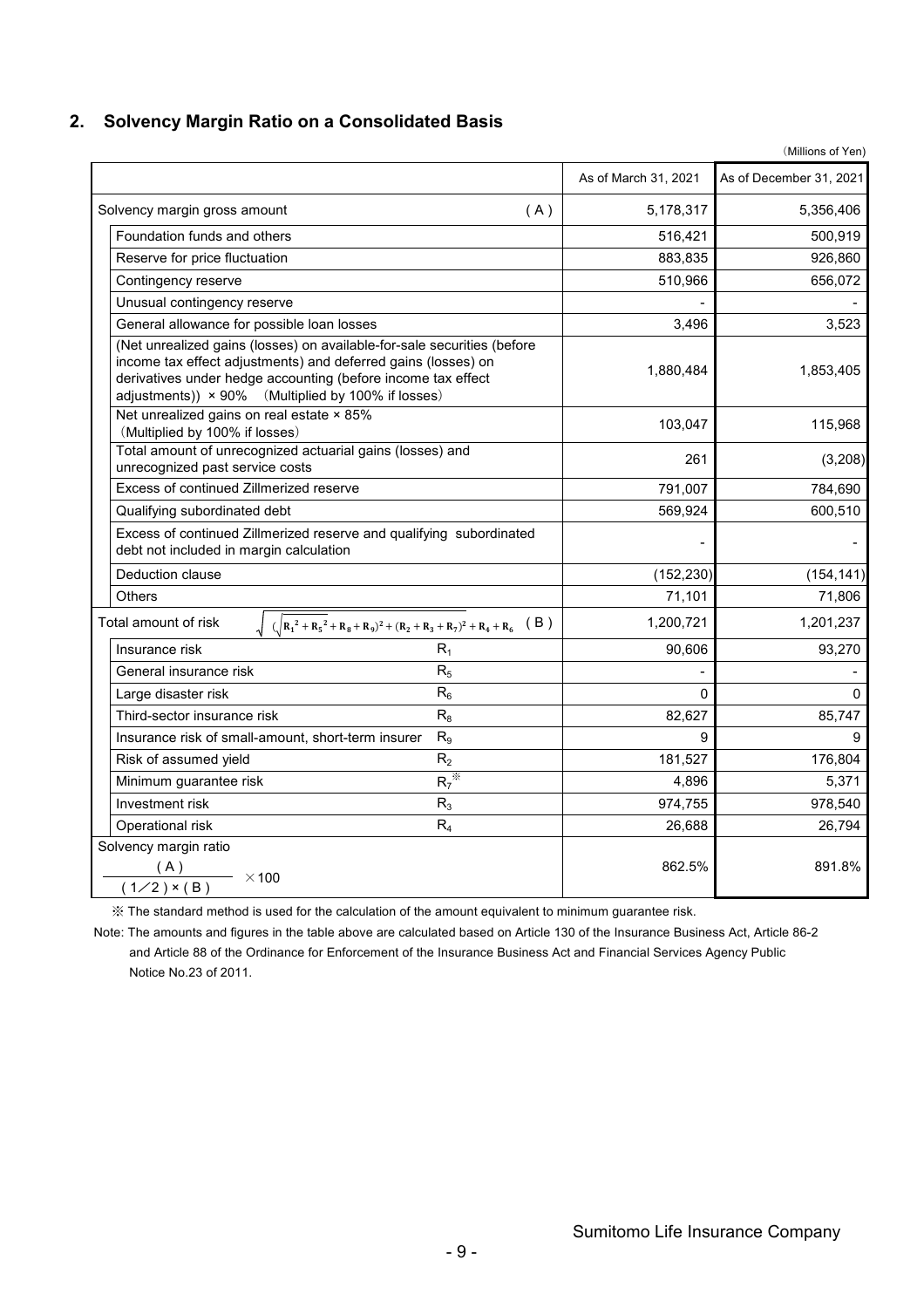# **3. Non-Consolidated Financial Information** (**General Account**)

## **a. Overall Composition of Investments**

| (Millions of Yen, %)                |                      |            |                         |            |  |  |  |  |
|-------------------------------------|----------------------|------------|-------------------------|------------|--|--|--|--|
|                                     | As of March 31, 2021 |            | As of December 31, 2021 |            |  |  |  |  |
|                                     | Amount               | % of total | Amount                  | % of total |  |  |  |  |
| Cash, deposits and call loans       | 1,300,346            | 3.8        | 1,543,977               | 4.3        |  |  |  |  |
| Monetary claims bought              | 565,143              | 1.6        | 514,722                 | 1.4        |  |  |  |  |
| Money held in trust                 |                      |            | 2,311                   | 0.0        |  |  |  |  |
| Investments in securities           | 29,756,172           | 86.0       | 30,588,087              | 85.4       |  |  |  |  |
| Domestic bonds                      | 14,431,149           | 41.7       | 14,594,116              | 40.7       |  |  |  |  |
| Domestic stocks                     | 2,480,707            | 7.2        | 2,473,633               | 6.9        |  |  |  |  |
| Foreign securities                  | 12,391,645           | 35.8       | 13,012,817              | 36.3       |  |  |  |  |
| Foreign bonds                       | 10,516,392           | 30.4       | 10,625,627              | 29.7       |  |  |  |  |
| Other foreign securities            | 1,875,252            | 5.4        | 2,387,189               | 6.7        |  |  |  |  |
| Other securities                    | 452,669              | 1.3        | 507,519                 | 1.4        |  |  |  |  |
| Loans                               | 1,945,518            | 5.6        | 2,180,039               | 6.1        |  |  |  |  |
| Policy loans                        | 258,549              | 0.7        | 246,428                 | 0.7        |  |  |  |  |
| Industrial and consumer loans       | 1,686,968            | 4.9        | 1,933,611               | 5.4        |  |  |  |  |
| Real estate                         | 557,409              | 1.6        | 555,633                 | 1.6        |  |  |  |  |
| Investment property                 | 394,204              | 1.1        | 393,073                 | 1.1        |  |  |  |  |
| Deferred tax assets                 | 68,356               | 0.2        | 105,876                 | 0.3        |  |  |  |  |
| Other assets                        | 403,110              | 1.2        | 326,120                 | 0.9        |  |  |  |  |
| Allowance for possible loan losses  | (890)                | (0.0)      | (921)                   | (0.0)      |  |  |  |  |
| Total                               | 34,595,165           | 100.0      | 35,815,848              | 100.0      |  |  |  |  |
| Foreign currency denominated assets | 11,799,295           | 34.1       | 12,415,894              | 34.7       |  |  |  |  |

Note: Real estate is recorded as the sum total of land, buildings and construction in progress.

Sumitomo Life Insurance Company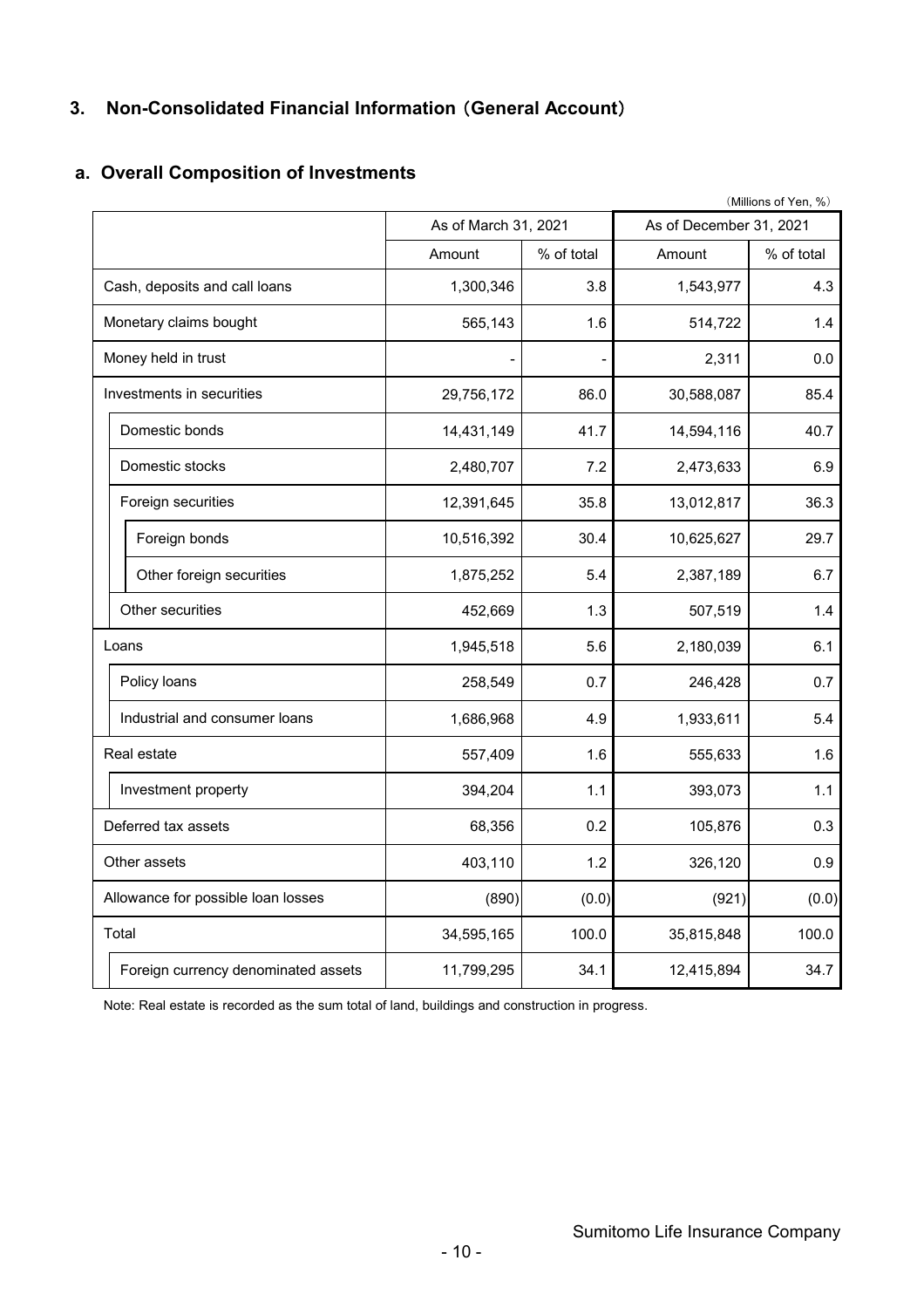### **b. Fair Value Information of Securities**(**except for Trading Securities**)

|                                                            |                      |            |                       |           |            |            |            |                         |           | (Millions of Yen) |
|------------------------------------------------------------|----------------------|------------|-----------------------|-----------|------------|------------|------------|-------------------------|-----------|-------------------|
|                                                            | As of March 31, 2021 |            |                       |           |            |            |            | As of December 31, 2021 |           |                   |
|                                                            | Book value           | Fair value | Net gains<br>(losses) | Gains     | Losses     | Book value | Fair value | Net gains<br>(losses)   | Gains     | Losses            |
| Held-to-maturity debt<br>securities                        | 1,590,707            | 1,852,103  | 261,395               | 261.404   | (8)        | 1,574,870  | 1,825,603  | 250.733                 | 250.739   | (6)               |
| Policy-reserve-matching<br>bonds                           | 12,470,906           | 14,068,089 | 1,597,183             | 1,654,525 | (57, 341)  | 12,497,115 | 14,030,142 | 1,533,026               | 1,585,971 | (52, 945)         |
| Investments in<br>subsidiaries and<br>affiliated companies | 52,238               | 46,861     | (5,376)               |           | (5,376)    | 52,238     | 46,263     | (5,975)                 |           | (5,975)           |
| Available-for-sale<br>securities                           | 13,963,576           | 15.804.479 | 1.840.903             | 1,986,544 | (145.641)  | 14,803,314 | 16.668.378 | 1.865.063               | 1.988.950 | (123, 887)        |
| Domestic bonds                                             | 2,477,237            | 2,529,740  | 52,503                | 86,818    | (34, 315)  | 2,685,965  | 2,735,143  | 49,177                  | 82,871    | (33, 693)         |
| Domestic stocks                                            | 1,115,669            | 2,338,264  | 1,222,594             | 1,252,591 | (29, 996)  | 1,138,531  | 2,331,554  | 1,193,023               | 1,234,188 | (41, 165)         |
| Foreign securities                                         | 9,096,111            | 9,618,085  | 521,974               | 601,930   | (79, 956)  | 9,537,449  | 10,112,287 | 574,838                 | 622,956   | (48, 117)         |
| Foreign bonds                                              | 7,922,014            | 8,356,187  | 434,173               | 509,392   | (75, 219)  | 8,009,845  | 8,412,614  | 402,768                 | 445,983   | (43, 214)         |
| Other foreign<br>securities                                | 1,174,097            | 1,261,898  | 87,801                | 92,538    | (4,737)    | 1,527,603  | 1,699,673  | 172,069                 | 176,972   | (4,902)           |
| Other securities                                           | 349,067              | 387,108    | 38,040                | 38,775    | (735)      | 400,707    | 441,266    | 40,558                  | 41,340    | (782)             |
| Monetary claims<br>bought                                  | 433,890              | 439.749    | 5,859                 | 6,427     | (567)      | 387,061    | 394,578    | 7,517                   | 7,593     | (76)              |
| Negotiable<br>certificates of deposit                      | 491,600              | 491,530    | (69)                  |           | (69)       | 653,600    | 653,547    | (52)                    |           | (52)              |
| <b>Others</b>                                              |                      |            |                       |           |            |            |            |                         |           |                   |
| Total                                                      | 28,077,428           | 31,771,534 | 3,694,106             | 3,902,473 | (208, 367) | 28,927,539 | 32,570,387 | 3,642,848               | 3,825,661 | (182, 813)        |
| Domestic bonds                                             | 14.378.646           | 16,015,275 | 1,636,628             | 1,710,830 | (74, 201)  | 14,544,938 | 16,092,932 | 1,547,993               | 1,625,474 | (77, 480)         |
| Domestic stocks                                            | 1,115,669            | 2,338,264  | 1,222,594             | 1,252,591 | (29,996)   | 1,138,531  | 2,331,554  | 1,193,023               | 1,234,188 | (41, 165)         |
| Foreign securities                                         | 11,308,555           | 12,099,606 | 791,051               | 893,848   | (102, 797) | 11,802,701 | 12,656,508 | 853,807                 | 917,064   | (63, 257)         |
| Foreign bonds                                              | 10,082,219           | 10,790,846 | 708,627               | 801,310   | (92, 683)  | 10,222,859 | 10,910,571 | 687,712                 | 740,091   | (52, 379)         |
| Other foreign securities                                   | 1,226,335            | 1,308,760  | 82,424                | 92,538    | (10, 113)  | 1,579,842  | 1,745,936  | 166,094                 | 176,972   | (10, 878)         |
| Other securities                                           | 349,067              | 387,108    | 38,040                | 38,775    | (735)      | 400,707    | 441,266    | 40,558                  | 41,340    | (782)             |
| Monetary claims bought                                     | 433,890              | 439,749    | 5,859                 | 6,427     | (567)      | 387,061    | 394,578    | 7,517                   | 7,593     | (76)              |
| Negotiable<br>certificates of deposit                      | 491,600              | 491,530    | (69)                  |           | (69)       | 653,600    | 653,547    | (52)                    |           | (52)              |
| Others                                                     |                      |            |                       |           |            |            |            |                         |           |                   |

Note: 1. The table above includes securities that are deemed appropriate as securities under the Financial Instruments and Exchange Act in Japan. 2. Book values of stocks, etc. without quoted market price are excluded from the table above.

#### **Book values of stocks, etc. without quoted market price are as follows:**

|                                                      |                      | (Millions of Yen)       |
|------------------------------------------------------|----------------------|-------------------------|
|                                                      | As of March 31, 2021 | As of December 31, 2021 |
| Investments in subsidiaries and affiliated companies | 697,616              | 701,142                 |
| Available-for-sale securities                        | 62,198               | 119,155                 |
| Domestic stocks                                      | 20,368               | 20,003                  |
| Foreign stocks                                       | 34,558               | 34,558                  |
| Others                                               | 7,271                | 64,592                  |
| Total                                                | 759,814              | 820,297                 |